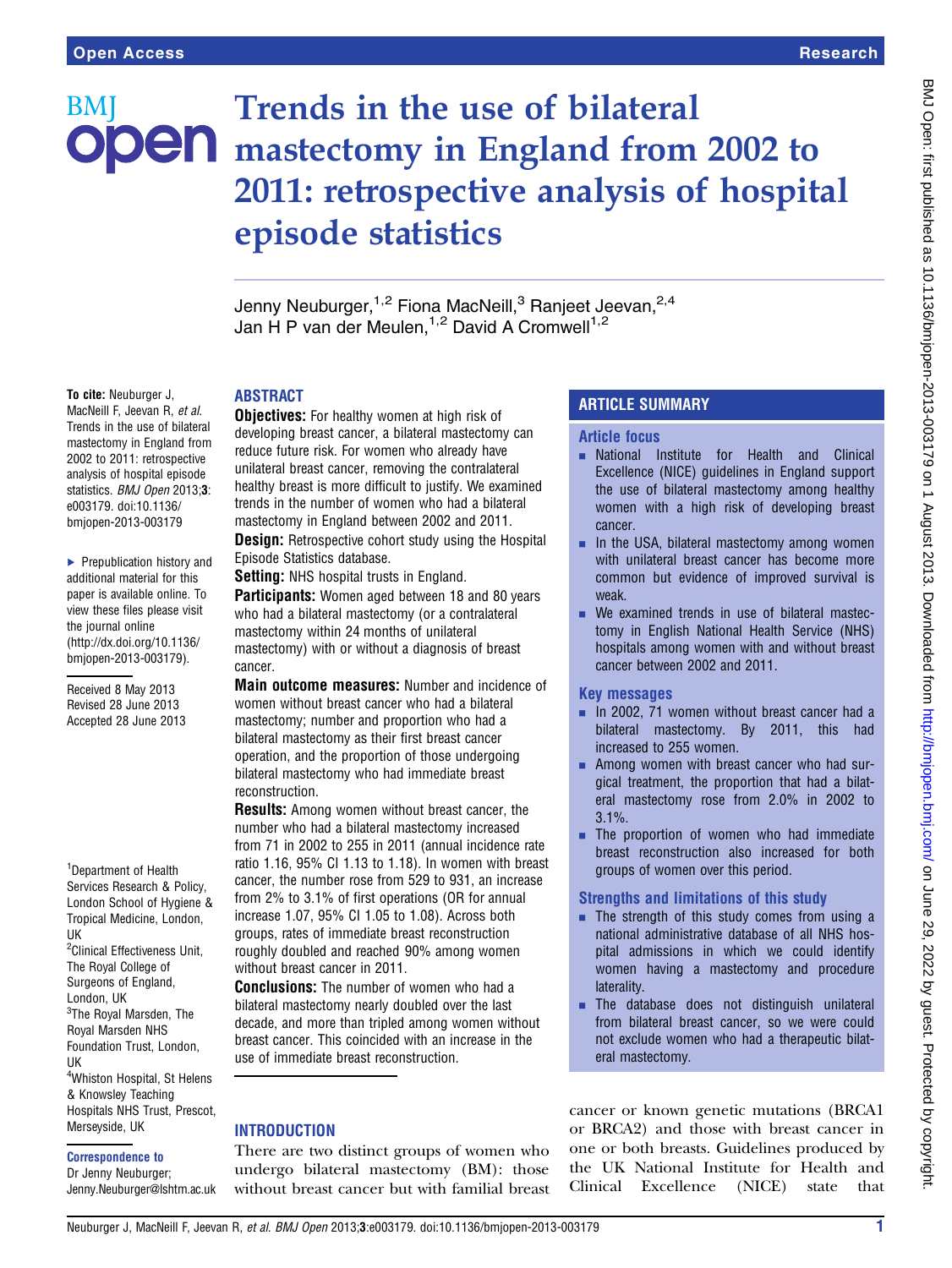risk-reducing BM may be appropriate for high-risk women without breast cancer. High-risk is defined as a lifetime risk of 30% or higher, compared with an average risk of  $11\%$  in the UK women.<sup>1</sup> This advice is consistent with clinical evidence that removal of both healthy (non-cancerous) breasts can reduce the future incidence of breast cancer in high-risk women. $2-5$ 

Some women with unilateral breast cancer have the healthy breast removed to reduce their risk of contralateral breast cancer. Both breasts can be removed simultaneously or the contralateral healthy breast can be removed at a later date. Although the contralateral mastectomy may reduce the risk of developing a future malignant breast tumour and the need for further breast cancer treatments, a 2010 Cochrane Review found insufficient evidence of improved survival.<sup>5</sup>

Over the last two decades in the USA the use of contralateral risk-reducing mastectomy has increased, from 1–2% to around 5% of women having breast cancer surgery. <sup>6</sup>–<sup>9</sup> Several reasons have been suggested for this increase, including wider availability of genetic testing, avoidance of long-term breast surveillance and increased availability of immediate breast reconstruction. Patients and health professionals may also overestimate the risk of contralateral breast cancer.<sup>10</sup> However, trends in the UK and rest of Europe may be different as a result of different medical and cultural attitudes toward extensive ablative surgery and aesthetic surgery.<sup>11</sup>

Our aim was to investigate trends in bilateral mastectomy for women without and with a breast cancer diagnosis in England between 2002 and 2011. We also examined trends in immediate breast reconstruction to assess the role that this might have played.

# **METHODS**

## Data definitions and selection of cohort

We used data extracted from the Hospital Episode Statistics (HES) database, $12$  which covers all admissions to English National Health Service (NHS) hospital trusts. A unique patient identifier allows same patient admissions to be linked. Each HES record captures up to 24 procedures, using the UK Office of Population Censuses and Surveys (OPCS) classification, V.4.4. Diagnoses are recorded using the International Classification of Diseases, 10th Revisions (ICD-10). Our extract from HES covered the period from 2002 to 2011, using financial years (1 April to 31 March).

Bilateral mastectomy performed as a single operation was identified by the OPCS codes B27 (mastectomy) and Z94.1 (bilateral). Unilateral mastectomy was identified by the code B27 in addition to Z94.2 (right sided), Z94.3 (left sided) or Z94.4 (unilateral). We excluded women with missing information on laterality. Because high rates of missing information were concentrated in 4 of 162 NHS trusts, we re-ran our analyses after excluding these NHS trusts to check the robustness of the estimated trends. Breast-conserving operations were

identified by the OPCS codes B28.1, B28.2, B28.3, B28.8 and B28.9.

Breast reconstruction was identified using OPCS codes B29 (breast reconstruction, excluding B29.5 revision), B38 (reconstruction using buttock flap), B39 (reconstruction using abdominal flap), B30.1 (insertion of prosthesis) and S48.2 (insertion of skin expander).

We identified women with breast cancer using the ICD-10 diagnosis codes C50 (malignant neoplasm) and D05 (carcinoma-in situ). The ICD-10 codes do not distinguish bilateral from unilateral breast cancer so it was not possible to identify how many women had a therapeutic BM for bilateral breast cancer. The number of women diagnosed with synchronous bilateral breast cancer is thought to be extremely small and relatively stable since the 1980 s, based on Swedish Cancer Register data and studies from Australasia and the Netherlands.13–<sup>16</sup>

We selected women aged 18–80 years who fulfilled one of the following two inclusion criteria: (1) they had a BM between 2002 and 2011 or (2) they had a first breast cancer operation between 2002 and 2011 and had a current or previous diagnosis of breast cancer. A previous diagnosis of breast cancer was determined by checking women's HES records going back to April 2000.

From this cohort, we distinguished between two groups of women who underwent BM. The first group comprised of women who did not have a current or previous diagnosis of breast cancer. All women in this group had BM as a simultaneous procedure.

The second group included women who had a current or previous diagnosis of breast cancer. Women in this group underwent simultaneous BM or had a contralateral mastectomy as a separate procedure within 24 months of the unilateral mastectomy. This approach is referred to in this paper as two procedure BM. Removal of a contralateral breast may be decided at the time of the initial cancer diagnosis but only be performed after completion of adjuvant therapies (chemotherapy or in particular radiotherapy). Alternatively, the decision for contralateral mastectomy may be made after genetic assessment/testing and appropriate counselling, during or after any adjuvant treatments.

## Statistical analysis

We calculated the number of women who underwent BM each financial year from 2002 to 2011. Of the women without breast cancer we identified, all were aged between 25 and 69 years. We therefore calculated the incidence of BM per 100 000 women in the English population aged 25–69 as a denominator, using figures published by the Office for National Statistics.<sup>17</sup> We then used Poisson regression to estimate an annual trend in the use of BM, including year as a linear term.

Among women with breast cancer, we calculated the BM rate as a proportion out of all the first breast cancer operations undertaken that year. We used multivariable logistic regression to estimate the annual trend in the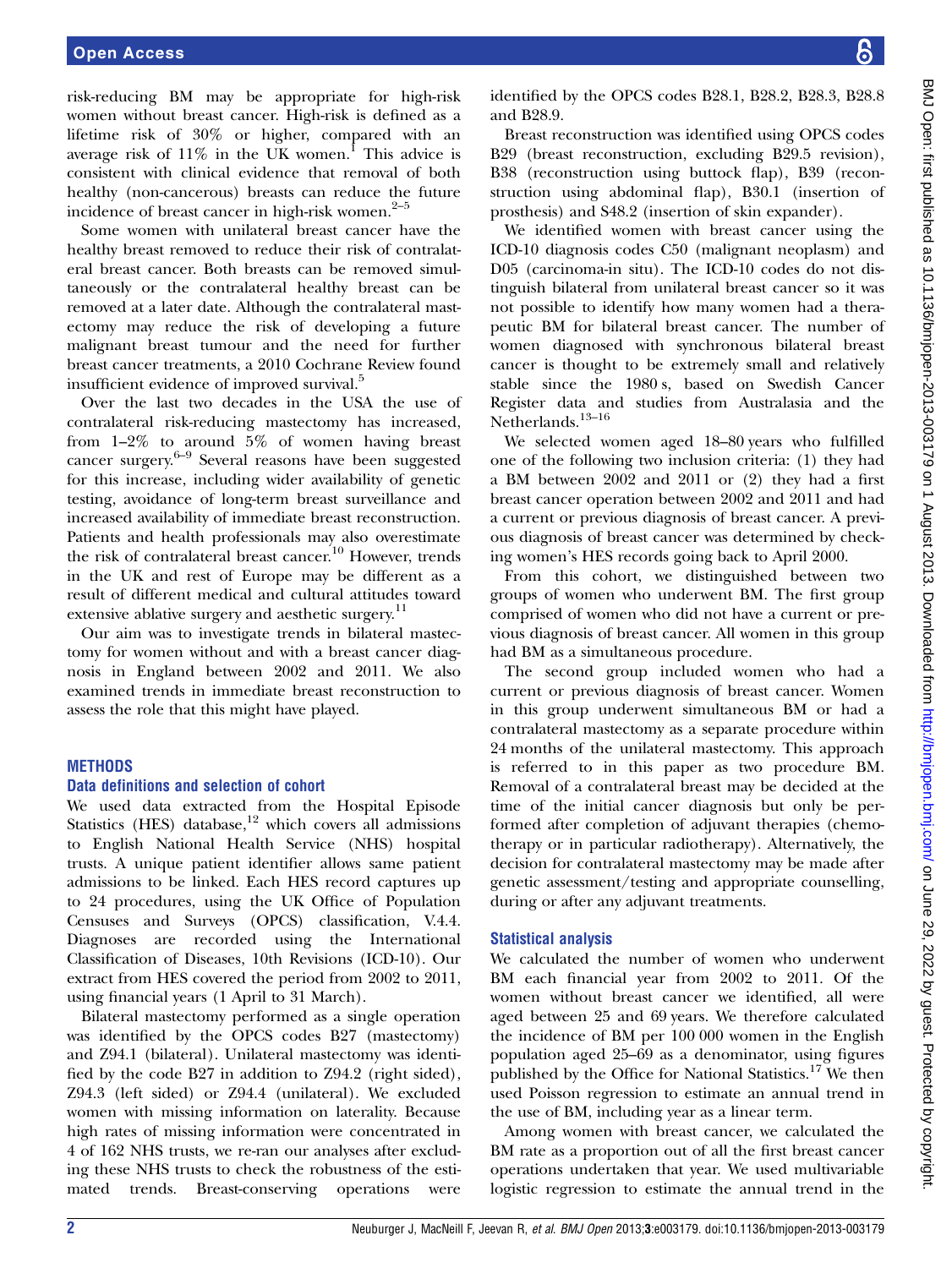| <b>Table 1</b> | Number of women without breast cancer who had a bilateral mastectomy (BM) in England, 2002–2011 |                                           |                                            |         |  |
|----------------|-------------------------------------------------------------------------------------------------|-------------------------------------------|--------------------------------------------|---------|--|
|                | <b>Number of women</b><br>who had a BM                                                          | Incidence per 100 000<br>women aged 25-69 | <b>Annual trend</b><br><b>IRR (95% CI)</b> | p Value |  |
| 2002           | 71                                                                                              | 0.4                                       | $1.16(1.13 \text{ to } 1.18)$              | < 0.001 |  |
| 2003           | 72                                                                                              | 0.4                                       |                                            |         |  |
| 2004           | 101                                                                                             | 0.6                                       |                                            |         |  |
| 2005           | 131                                                                                             | 0.7                                       |                                            |         |  |
| 2006           | 147                                                                                             | 0.8                                       |                                            |         |  |
| 2007           | 201                                                                                             | 1.1                                       |                                            |         |  |
| 2008           | 186                                                                                             | 1.0                                       |                                            |         |  |
| 2009           | 232                                                                                             | 1.2                                       |                                            |         |  |
| 2010           | 238                                                                                             | 1.3                                       |                                            |         |  |
| 2011           | 255                                                                                             |                                           |                                            |         |  |

proportion undergoing BM, including year as a linear term, with and without adjusting for age. We report average trends for the period 2002–2009. This is because the number of two procedure BMs is underestimated for 2010 and 2011 because our extract from the HES database extended only up to 31 March 2012, allowing 24 months of follow-up only for women who had a mastectomy before 1 March 2010.

We calculated the percentage of women who underwent immediate breast reconstruction following BM each year, along with the 95% CIs.

In all cases, we tested for a change in trends using spline terms, but only describe linear trends for simplicity of presentation. Reported p values are based on likelihood ratio tests. All analyses were carried out in Stata V.11.

## RESULTS

#### Bilateral mastectomy in women without breast cancer

Between 2002 and 2011, the number of women without breast cancer who underwent simultaneous BM increased from 71 to 255 (table 1). The population incidence increased from 0.4 to 1.3/100 000 women aged 25–69 years with an estimated annual increase of around

16% (incidence rate ratio 1.16, 95% CI 1.13 to 1.18, p<0.001), although increases were smaller in recent years  $(p<0.001)$ .

Women without breast cancer comprised an increasing fraction of all women undergoing BM, from 11.8% (71/ (71+529)) in 2002 to 19.9% in 2009 (232/(232+931); tables 1 and 2). The average age at surgery was 40 years and did not change over this time period.

#### Bilateral mastectomy in women with breast cancer

Between 2002 and 2009, the number of women with breast cancer who underwent BM increased from 521 to 931, representing an increase from 2.0% to 3.1% of all women undergoing their first breast cancer operation (table 2). The estimated annual increase was around 7% (OR 1.07, 95% CI 1.05 to 1.08, p<0.001), with no strong evidence of a change in trends over the period.

The average age at first breast cancer operation was 58 years, for two procedure BM it was 51 years and for simultaneous BM it fell from 57 to 54 years during the study period.

Around two-fifths of BMs were carried out as two procedures, with the contralateral mastectomy being performed within 24 months.

|           | Table 2 Number (%) who had a bilateral mastectomy (BM) out of women with breast cancer having their first operation, |
|-----------|----------------------------------------------------------------------------------------------------------------------|
| 2002-2011 |                                                                                                                      |

|      | All women who                                                                                                  | No of women who had a BM              |                                       |              | <b>Annual trend (2002-2009)</b> |         |
|------|----------------------------------------------------------------------------------------------------------------|---------------------------------------|---------------------------------------|--------------|---------------------------------|---------|
|      | had first breast<br>cancer operation                                                                           | <b>Performed as</b><br>same operation | <b>Performed as</b><br>two operations | Total $(\%)$ | <b>OR (95% CI)</b>              | p Value |
| 2002 | 25 844                                                                                                         | 308                                   | 221                                   | 529(2.0)     | 1.07 $(1.05 \text{ to } 1.08)$  | < 0.001 |
| 2003 | 27 303                                                                                                         | 332                                   | 263                                   | 595(2.2)     |                                 |         |
| 2004 | 27 643                                                                                                         | 335                                   | 269                                   | 604(2.2)     |                                 |         |
| 2005 | 29 179                                                                                                         | 369                                   | 312                                   | 681 (2.3)    |                                 |         |
| 2006 | 28 645                                                                                                         | 407                                   | 307                                   | 714(2.5)     |                                 |         |
| 2007 | 28 702                                                                                                         | 432                                   | 336                                   | 768 (2.7)    |                                 |         |
| 2008 | 29 6 29                                                                                                        | 493                                   | 384                                   | 877 (3.0)    |                                 |         |
| 2009 | 29 745                                                                                                         | 546                                   | 385                                   | 931(3.1)     |                                 |         |
| 2010 | 30 760                                                                                                         | 528                                   | $263*$                                |              |                                 |         |
| 2011 | 31 240                                                                                                         | 617                                   | $93*$                                 |              |                                 |         |
|      | *These figures are incomplete since our version of the HES database only covers the period up to 31 March 2012 |                                       |                                       |              |                                 |         |

\*These figures are incomplete since our version of the HES database only covers the period up to 31 March 2012.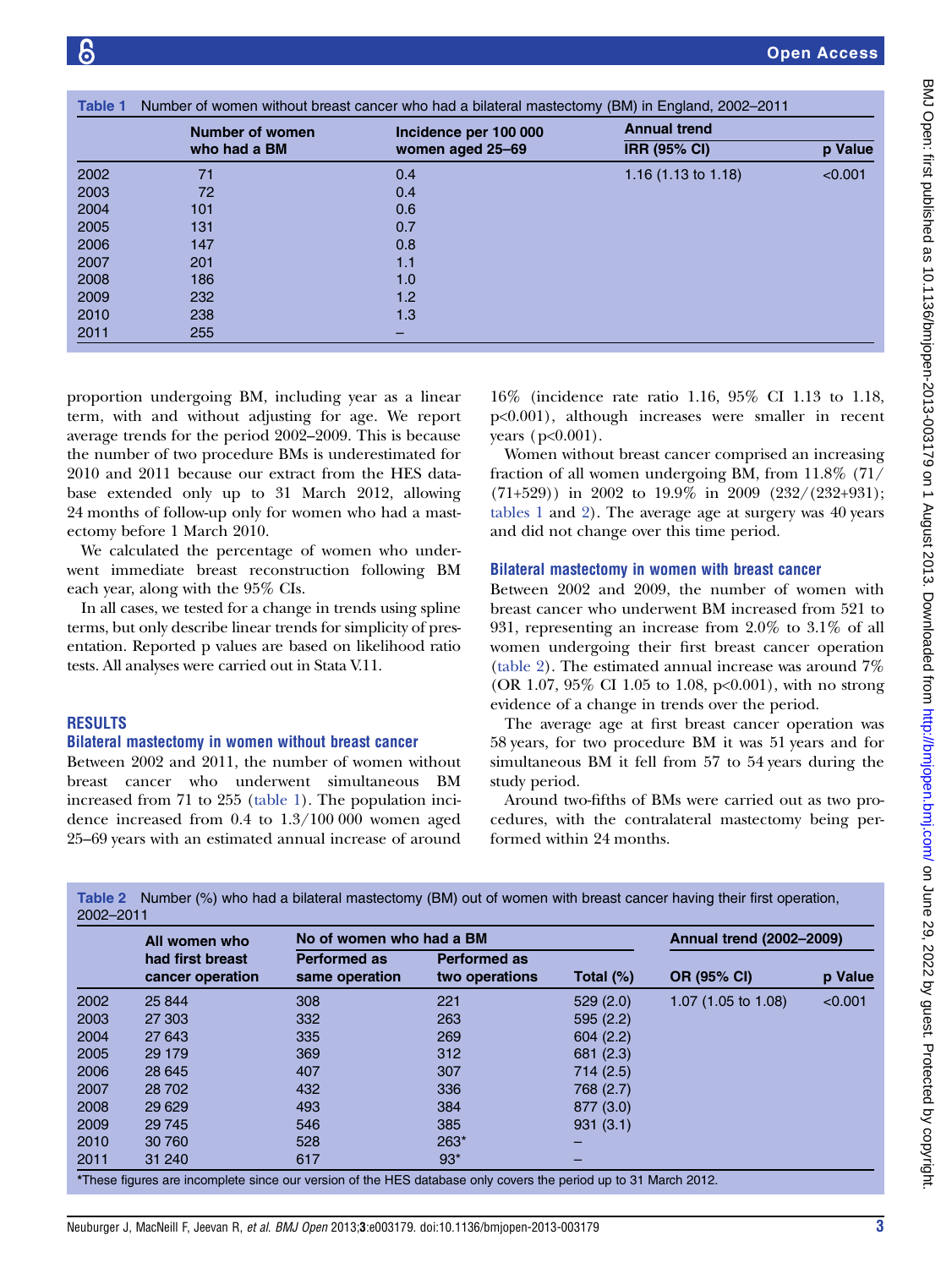# Rates of immediate breast reconstruction 2002–2011

Among women without breast cancer, the immediate breast reconstruction rate increased substantially from 59.2% (95% CI 46.8% to 70.7%) to 90.6% (95% CI 86.3% to 93.9%; table 3). Reconstruction rates were higher among younger women, particularly those under 40 years (p<0.001).

Among women with breast cancer who had simultaneous BM, the immediate breast reconstruction rate increased from 18.2% (95% CI 14.0% to 23.0%) to 40.8% (95% CI 36.9% to 44.8%). The immediate reconstruction rate among women who underwent BM in two procedures increased from 27.1% (95% CI 21.4% to 33.5%) to 53.8% (95% CI 43.1% to 64.2%).

# **DISCUSSION** Summary of results

Over the past decade the total number of women in England who had a bilateral mastectomy nearly doubled, from around 600 to 1000 women/year. Proportionally, the largest increase in BM incidence was seen in women without breast cancer. Their number tripled from 71 to 255 between 2002 and 2009, representing an increase in uptake among women aged 25–69.

Overall, the majority of women who underwent BM had breast cancer. In this group there was an increase in the number who underwent BM (in one or two procedures) between 2002 and 2009, representing a modest increase from around 2% to 3% of women undergoing their first breast cancer operation.

Between 2002 and 2011, rates of immediate breast reconstruction after BM roughly doubled to nearly 50% for women with cancer and over 90% for women who did not have breast cancer.

# Strengths and limitations of the study

The comprehensiveness of HES enabled us to identify different hospital admissions for the same woman over a long period of time. Because HES links separate episodes of care for the same patient, we could reliably identify contralateral mastectomies performed within 24 months of a first unilateral mastectomy.

The main limitation of HES is the lack of codes indicating whether a breast cancer diagnosis is unilateral or bilateral. This meant that we were unable to exclude from our analysis women with bilateral breast cancer at initial diagnosis, or diagnosed with an occult or new contralateral breast cancer within 24 months of the index cancer. As a result, among women with breast cancer, those who underwent a therapeutic BM are included in our figures. Of women diagnosed with breast cancer in the Swedish Cancer Register, around 1% of women were first diagnosed with bilateral breast cancer and less than half a per cent were diagnosed with contralateral breast cancer within 24 months of a first diagnosis, $^{13}$  and these rates have remained stable or decreased since the 1980s.<sup>14</sup> Two recent population-based studies from Australasia and the Netherlands reported comparable bilateral breast cancer rates of 2.3% and 2.2%, respectively.15 16 Assuming trends in the UK are comparable, it is unlikely that a change in incidence alone could explain the observed increase in BM rates. Increased detection of bilateral breast cancers through the NHS Breast Screening Programme is also unlikely to explain the increase in BM rates, since we found higher rates and larger increases in rates among women aged under 50 years, who would not have been routinely screened over the study period. Improved MRI detection of occult contralateral breast cancers could have contributed to the increase in the rate of contralateral mastectomy following a unilateral mastectomy.<sup>18</sup> However, on checking the use of codes for prophylactic surgery within our database, we were able to confirm that, at a minimum, half of these procedures were intended as risk-reducing operations and more than 60% since 2009.

A further limitation of HES, common to administrative databases, is the potential for inaccuracies and omissions

|                                                           | Table 3 Number (%) of women who underwent immediate breast reconstruction of those who had a bilateral mastectomy |
|-----------------------------------------------------------|-------------------------------------------------------------------------------------------------------------------|
| (BM), by presence of a breast cancer diagnosis, 2002-2011 |                                                                                                                   |

|      | cancer    | <b>Women without breast</b>                                                                                    |           | Women with breast cancer    |           |                             |  |
|------|-----------|----------------------------------------------------------------------------------------------------------------|-----------|-----------------------------|-----------|-----------------------------|--|
|      |           |                                                                                                                |           | <b>BM</b> in same operation |           | <b>BM</b> in two operations |  |
|      | <b>No</b> | % (95% CI)                                                                                                     | <b>No</b> | % (95% CI)                  | <b>No</b> | % (95% CI)                  |  |
| 2002 | 42        | 59.2 (46.8 to 70.7)                                                                                            | 56        | 18.2 (14.0 to 23.0)         | 60        | 27.1 (21.4 to 33.5)         |  |
| 2003 | 47        | 65.2 (53.1 to 76.1)                                                                                            | 43        | 13.0 (9.5 to 17.0)          | 80        | 30.4 (24.9 to 36.3)         |  |
| 2004 | 70        | 69.3 (59.3 to 78.1)                                                                                            | 58        | 17.3 (13.4 to 21.8)         | 83        | 30.9 (25.4 to 36.7)         |  |
| 2005 | 87        | 66.4 (57.6 to 74.4)                                                                                            | 80        | 21.7 (17.6 to 26.2)         | 105       | 33.7 (28.4 to 39.2)         |  |
| 2006 | 106       | 72.1 (64.1 to 79.2)                                                                                            | 93        | 22.9 (18.9 to 27.2)         | 142       | 46.3 (40.6 to 52.0)         |  |
| 2007 | 160       | 79.6 (73.4 to 84.9)                                                                                            | 103       | 23.8 (19.9 to 28.1)         | 155       | 46.1 (40.7 to 51.6)         |  |
| 2008 | 151       | 81.2 (74.8 to 86.5)                                                                                            | 135       | 27.4 (23.5 to 31.5)         | 173       | 45.1 (40.0 to 57.3)         |  |
| 2009 | 203       | 87.5 (82.5 to 91.5)                                                                                            | 185       | 33.9 (30.0 to 38.0)         | 201       | 52.2 (47.1 to 57.3)         |  |
| 2010 | 207       | 87.0 (82.0 to 91.0)                                                                                            | 188       | 35.6 (31.5 to 40.0)         | $132*$    | 50.2 (44.0 to 56.4)         |  |
| 2011 | 231       | 90.6 (86.3 to 93.9)                                                                                            | 252       | 40.8 (36.9 to 44.8)         | $50*$     | 53.8 (43.1 to 64.2)         |  |
|      |           | *These figures are incomplete since our version of the HES detabase only sovere the period up to 21 March 2012 |           |                             |           |                             |  |

\*These figures are incomplete since our version of the HES database only covers the period up to 31 March 2012.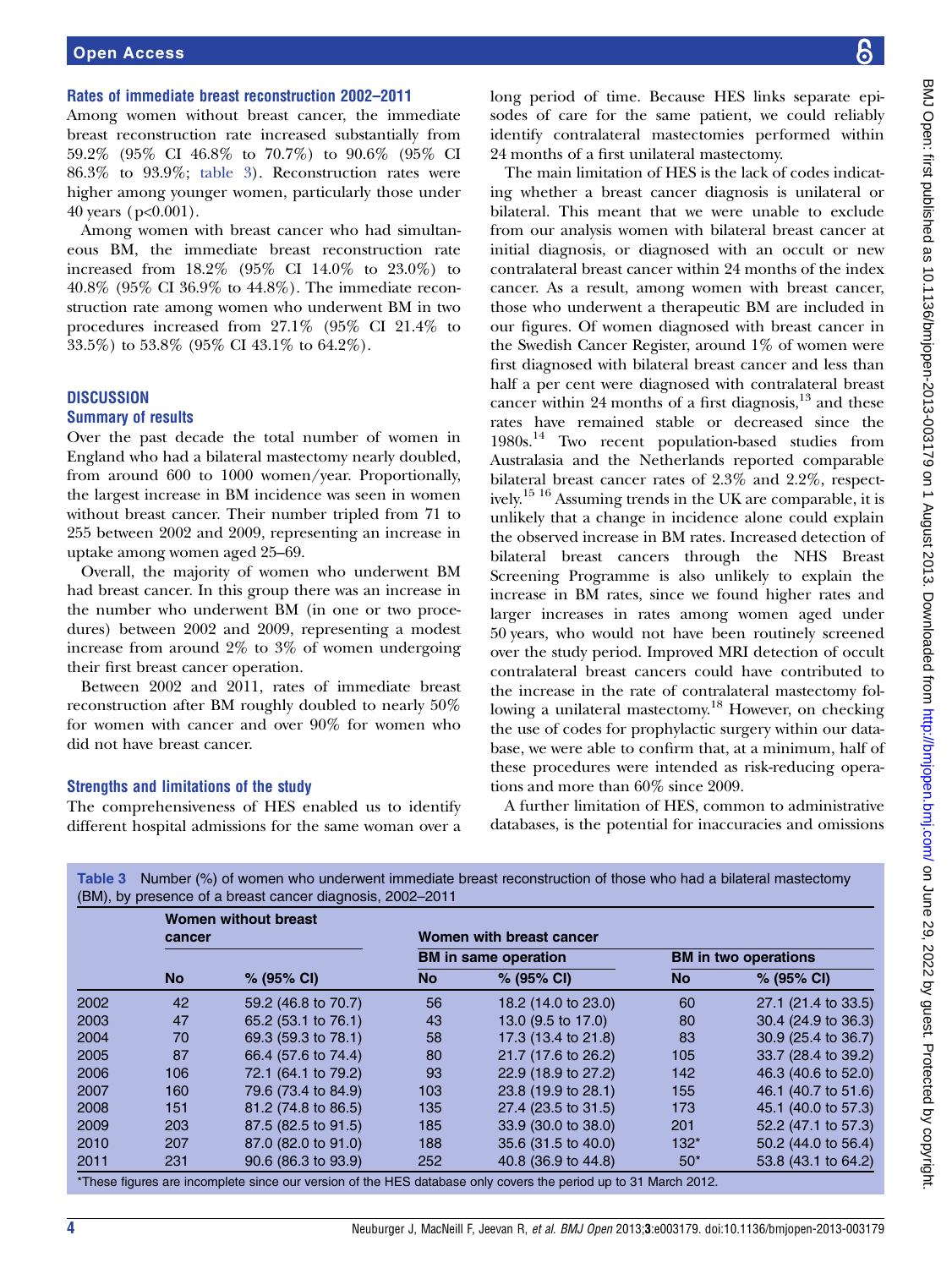in coding.<sup>19</sup> Validation work carried out for breast cancer surgery suggests that procedure codes in HES are accurate, 90–93% agreement with data provided by surgeons.20 We carried out a separate analysis to check the impact of missing procedure codes that indicated whether a mastectomy was bilateral, right-sided or left-sided. The rate of missing laterality codes decreased over the study period from around 5.6% to 1.4% of first mastectomies among women with breast cancer. However, underuse of these codes was concentrated in four NHS trusts, so we re-estimated trends after excluding these trusts from our analysis and were able to confirm that the observed increase in the rate of BM was similar that is, an increase from 2% to 3% among women with breast cancer.

Ideally, to estimate changes in BM use among women without breast cancer, the denominator would be the number of women at a high risk of developing breast cancer. Based on a single study, NICE estimated that up to 2500 women aged 30–49 years in England and Wales could be identified each year as having a genetic risk of breast cancer, $21$  but actual numbers are not published.

By looking at rates of immediate breast reconstruction, we have underestimated the total number of women with breast cancer who underwent breast reconstruction because many women undergo delayed reconstruction following their mastectomy.<sup>22</sup> Delayed reconstruction may be recommended when postmastectomy radiotherapy is anticipated, since this can impair the long-term aesthetic results of breast reconstruction.

#### Comparison with bilateral mastectomy trends in the USA

The dramatic increase in BM among women without breast cancer in England has not been noted in the USA over the past two decades, although an increase

could have occurred earlier in the USA.<sup>6</sup> In contrast, several US studies have identified an increase in contralateral risk-reducing mastectomy among women with breast cancer. $6-9$  Although the definitions and populations studied are not exactly the same as ours, the evidence points toward a larger increase in risk-reducing contralateral mastectomy in the USA than in England.

Various reasons have been suggested for the increase in contralateral risk-reducing mastectomy in the USA. One reason may be increased awareness of hereditary risk and the associated use of genetic testing. Additional drivers may be higher screening recall rates and the need for additional breast assessment arising from annual surveillance mammography and MRI undertaken routinely in the USA.<sup>23</sup>

Refinements of mastectomy techniques (skin-sparing and nipple-sparing) and increased access to breast reconstruction may also have contributed to the increase of contralateral mastectomy. Higher immediate breast reconstruction rates in the USA (up to 40% in 2008 compared with around 20% in the UK) may also partly account for the relatively greater increase in contralateral risk-reducing mastectomy.11 22

#### Implications for clinical practice

In women at high risk of developing breast cancer, there has been an increase in BM since the publication of NICE guidance  $(2004 \text{ and } 2006)^{1}$  In an otherwise healthy woman, BM is a radical approach to risk reduction, but has been estimated to reduce the incidence of breast cancer in BRCA carriers by up to  $90\%$ .<sup>3</sup> NICE emphasises the importance of patient-led decisionmaking and provides detailed recommendations regarding the need for a specialist multidisciplinary approach



Figure 1 Sample of women included in the study.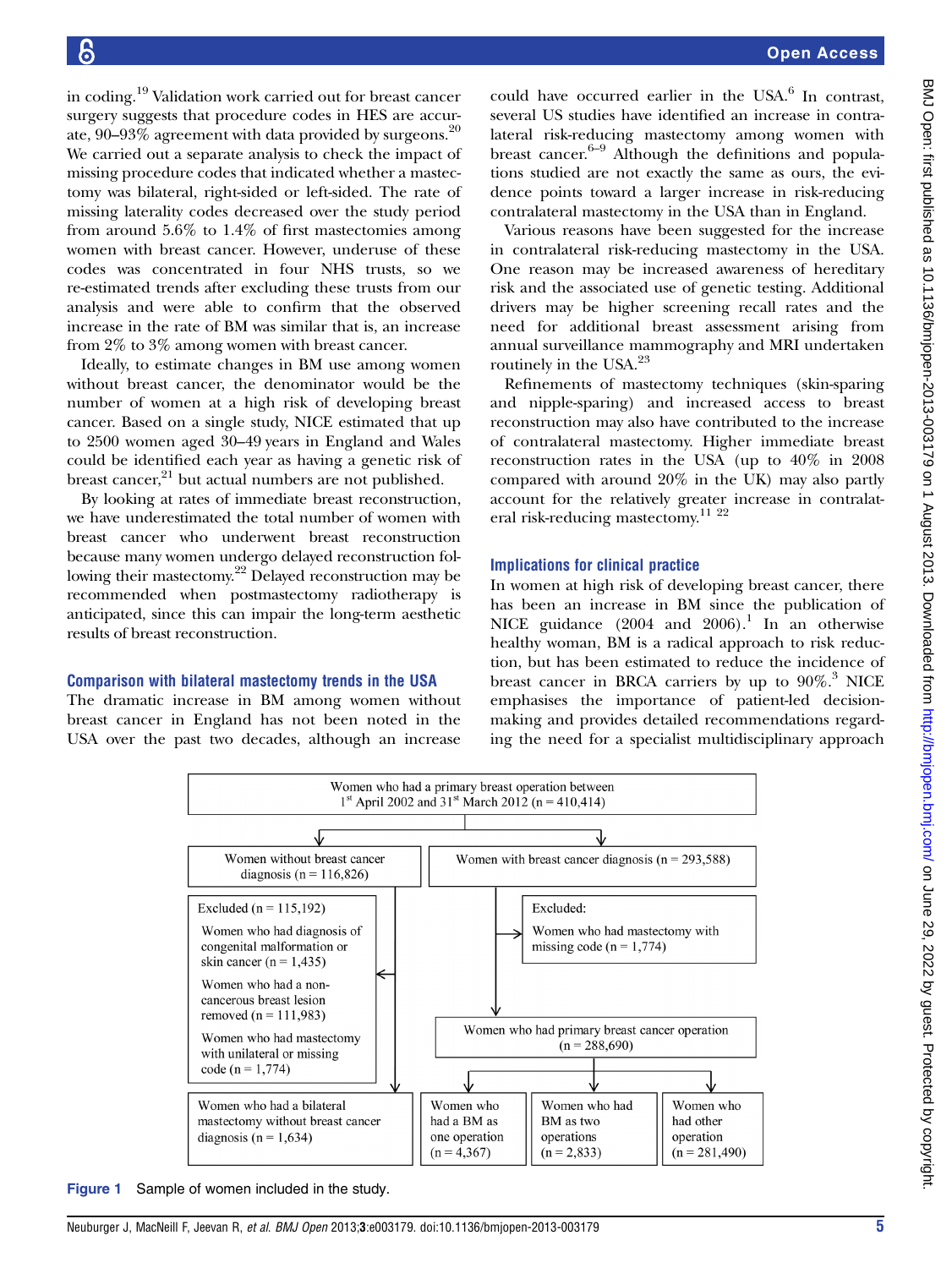that includes psychological counselling, with clear information provided on the extent of risk reduction and the options for breast reconstruction.

The high rate of immediate breast reconstruction after BM among women without breast cancer suggests that reconstruction is widely available for these patients. This seems appropriate as women who undergo breast reconstruction report higher levels of satisfaction with their postsurgery appearance than women who undergo mastectomy alone.

In women with a personal history or new diagnosis of unilateral breast cancer the value of contralateral mastectomy for risk reduction is more controversial. For this group of women, decision-making is complicated. It is likely that the risk of dying or the need for further cancer treatment is determined primarily by the biology and stage of the index cancer, rather than by a subsequent cancer in the contralateral breast.<sup>5</sup> The risk of subsequent cancers is likely to be reduced by the treatment of the index cancer  $\frac{24}{1}$  and any future cancers are likely to be surveillance-detected with a correspondingly better prognosis.<sup>25</sup> Consequently, a risk-reducing contralateral mastectomy may not confer any benefit. Some women may still prefer to have a contralateral mastectomy to avoid the stress of long-term regular surveillance and risk of a subsequent cancer and related treatment.

## **CONCLUSION**

Over the past decade, the number of women having a bilateral mastectomy in England has increased. The increase was proportionately greater in women without breast cancer and within this group, 90% have breast reconstruction at the time of their bilateral mastectomy. However, the majority of women who undergo bilateral mastectomy appear to have had unilateral breast cancer. The evidence to support contralateral risk reducing mastectomy in women with breast cancer is limited.

Acknowledgements We thank the Health and Social Care Information Centre (HSCIC) for providing the hospital episode statistics used in this study. We thank Lynn Copley for managing and extracting the required data.

Contributors FM had the original idea for this study. JN carried out the analysis and wrote the first draft of the paper. All authors contributed to study design, interpretation and writing. DAC is the guarantor. All authors have read and approved the final version of the manuscript.

Funding This research received no specific grant from any funding agency in the public, commercial or not-for-profit sectors.

#### Competing interests None.

Ethical approval The study is exempt from UK National Research Ethics Committee approval as it involved secondary analysis of an existing dataset of anonymised data for service evaluation. Approvals for the use of hospital episode statistics data were obtained as part of the standard hospital episode statistics approval process.

**Provenance and peer review** Not commissioned; externally peer reviewed.

Data sharing statement No additional data are available.

**Open Access** This is an Open Access article distributed in accordance with the Creative Commons Attribution Non Commercial (CC BY-NC 3.0) license, which permits others to distribute, remix, adapt, build upon this work noncommercially, and license their derivative works on different terms, provided the original work is properly cited and the use is non-commercial. See: [http://](http://creativecommons.org/licenses/by-nc/3.0/) [creativecommons.org/licenses/by-nc/3.0/](http://creativecommons.org/licenses/by-nc/3.0/)

### REFERENCES

- 1. National Institute for Health and Clinical Excellence. Familial breast cancer: The classification and care of women at risk of familial breast cancer in primary, secondary and tertiary care. NICE clinical guideline 41. October 2006. [http://guidance.nice.org.uk/CG41/](http://guidance.nice.org.uk/CG41/Guidance/pdf/English) [Guidance/pdf/English](http://guidance.nice.org.uk/CG41/Guidance/pdf/English)
- 2. Hartmann LC, Schaid DJ, Woods JE, et al. Efficacy of bilateral prophylactic mastectomy in women with a family history of breast cancer. N Engl J Med 1999;340:77–84.
- 3. Hartmann LC, Sellers TA, Schaid DJ, et al. Efficacy of bilateral prophylactic mastectomy in BRCA1 and BRCA2 gene mutation carriers. J Natl Cancer Inst 2001;93:1633–7.
- 4. Rebbeck TR, Friebel T, Lynch HT, et al. Bilateral prophylactic mastectomy reduces breast cancer risk in BRCA1 and BRCA2 mutation carriers: The PROSE study group. J Clin Oncol 2004;22:1055–62.
- 5. Lostumbo L, Carbine NE, Wallace J. Prophylactic mastectomy for the prevention of breast cancer (review). Cochrane Collaboration 2010. [http://onlinelibrary.wiley.com/doi/10.1002/14651858.](http://onlinelibrary.wiley.com/doi/10.1002/14651858.CD002748.pub3/pdf) [CD002748.pub3/pdf](http://onlinelibrary.wiley.com/doi/10.1002/14651858.CD002748.pub3/pdf)
- Mclaughlin CC, Lillquist PP, Edge SB. Surveillance of prophylactic mastectomy: trends in use from 1995 through 2005. Cancer 2011;115:5404–12.
- 7. Tuttle TM, Habermann EB, Grund EH, et al. Increasing use of contralateral prophylactic mastectomy for breast cancer patients: a trend toward more aggressive surgical treatment. J Clin Oncol 2007;25:5203–9.
- Tuttle TM, Jarosek S, Habermann EB, et al. Increasing rates of contralateral mastectomy among patients with ductal carcinoma in situ. J Clin Oncol 2011;27:1362-7.
- 9. Yao K, Stewart AK, Winchester DJ, et al. Trends in contralateral prophylactic mastectomy for unilateral cancer: a report from the National Cancer Data Base, 1998–2007. Ann Surg Oncol 2010;17:2554–62.
- 10. Abbott A, Rueth N, Pappas-Varco S, et al. Perceptions of contralateral breast cancer: an overestimation of risk. Ann Surg Oncol 2011;18:3129–36.
- 11. Albornoz CR, Bach PB, Mehrara BJ, et al. A paradigm shift in US breast reconstruction: increasing implant rates. Plast Reconstr Surg 2013;131:24–5.
- 12. The Information Centre. Hospital Episode Statistics: HES User Guide, 2010. [http://www.hesonline.nhs.uk/Ease/servlet/](http://www.hesonline.nhs.uk/Ease/servlet/ContentServer?siteID=1937&categoryID=459) [ContentServer?siteID=1937&categoryID=459](http://www.hesonline.nhs.uk/Ease/servlet/ContentServer?siteID=1937&categoryID=459)
- 13. Hartman M, Czene K, Reilly M, et al. Genetic implications of bilateral breast cancer: a population-based cohort study. Lancet Oncol 2005;6:377–82.
- 14. Hartman M, Czene K, Reilly M, et al. Incidence and prognosis of synchronous and metachronous bilateral breast cancer. J Clin Oncol 2007;25:4210–16.
- 15. Roder D, de Silva P, Zorbas H, et al. Survival from synchronous bilateral breast cancer: the experience of surgeons participating in the breast audit of the Society of Breast Surgeons of Australia and New Zealand. Asian Pacific J Cancer Prev 2012;13:1413–18.
- 16. Setz-Pels W. Duijm LEM, Groenewoud JH, et al. Patient and tumor characteristics of bilateral breast cancer at screening mammography in the Netherlands, a population-based study. Breast Cancer Res Treat 2011;3:955–61.
- 17. Office for National Statistics (ONS). Mid-2010 Population Estimates: England; estimated resident population by single year of age and sex. [http://www.ons.gov.uk/ons/publications/re-reference-tables.](http://www.ons.gov.uk/ons/publications/re-reference-tables.html?edition=tcm%3A77-231847) [html?edition=tcm%3A77-231847](http://www.ons.gov.uk/ons/publications/re-reference-tables.html?edition=tcm%3A77-231847)
- 18. Lehman CD, Gatsonis C, Kuhl CK, et al. MRI evaluation of the contralateral breast in women with recently diagnosed breast cancer. New Engl J Med 2007;356:1295–303.
- 19. PbR Data Assurance Framework 2007/08. Findings from the first year of the national clinical coding audit programme. Audit Commission, 2008.
- 20. West Midlands Cancer Intelligence Unit. Breast Cancer Clinical Outcome Measures Project newsletter: issue 5 August 2009. West Midlands Cancer Intelligence Unit, 2009.
- 21. National Institute for Health and Clinical Excellence. Familial breast cancer. Partial update of NICE 14. NICE Clinical Guideline 41; 2006 October, Costing Report. [http://guidance.nice.org.uk/CG41/](http://guidance.nice.org.uk/CG41/CostingReport/pdf/English) [CostingReport/pdf/English](http://guidance.nice.org.uk/CG41/CostingReport/pdf/English)